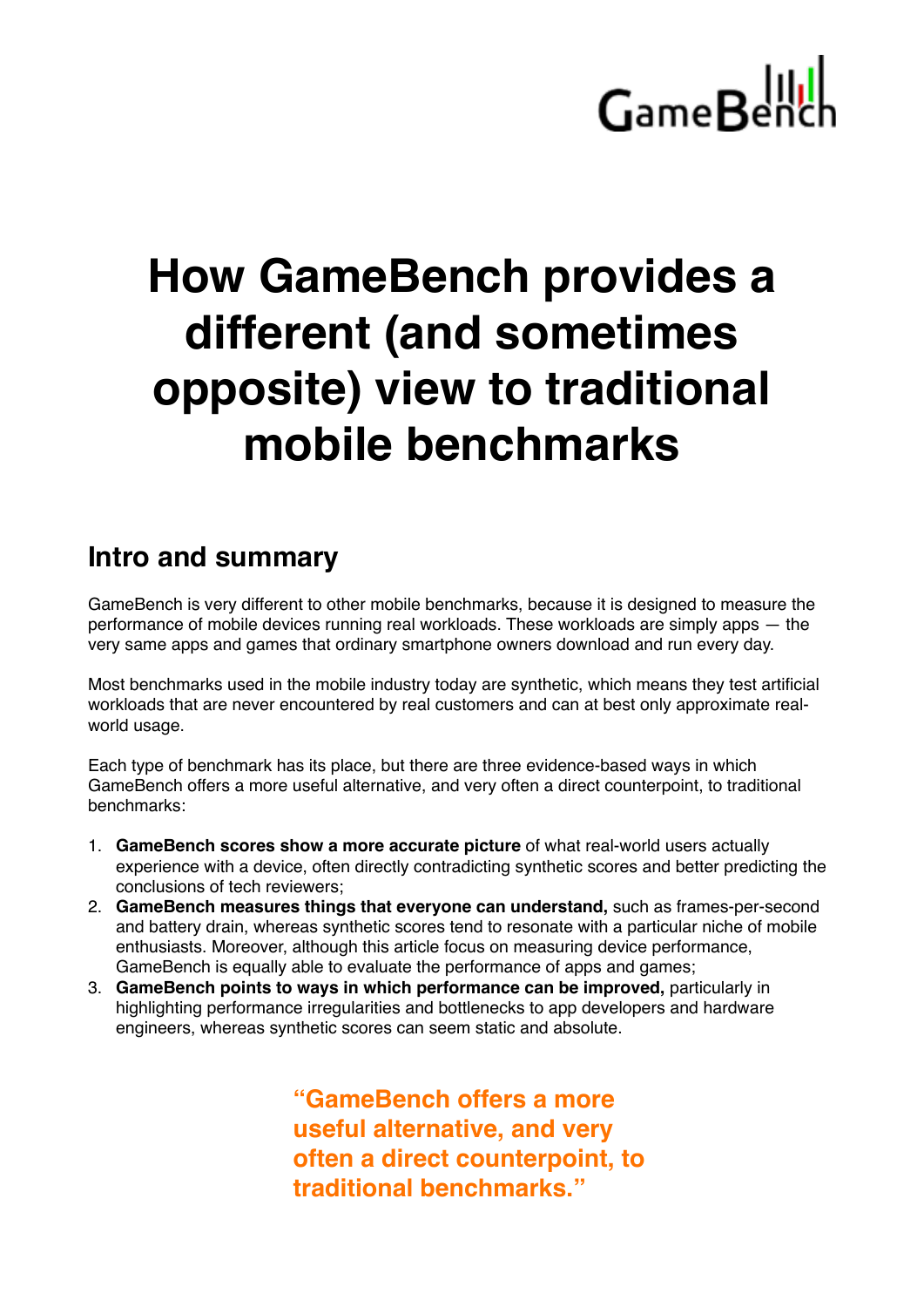#### **The role of synthetic benchmarks**

The purpose of this article is not to undermine synthetic benchmarks, but rather to highlight that they are being widely misused as a source of guidance for end users. In the coming sections, we'll show that a higher synthetic score does not equate to better performance at running real apps or games, and indeed synthetic benchmarks often point to the *wrong* purchasing decision.

Specialist journalists at sites like [Anandtech](http://www.anandtech.com/show/7384/state-of-cheating-in-android-benchmarks) and [Android Authority](http://www.androidauthority.com/beware-of-the-benchmarks-604989/) have already cottoned onto this problem and they're now very careful to use synthetic benchmarks in the right context. But mainstream journalists and marketers have not followed suit: they often present synthetic scores as a simple way for consumers to tell which device is "better" than another — an approach that we can prove is inaccurate.

The true value of a synthetic benchmark is to reveal the technological capabilities of a device, not its real-world usability. It does this by defining a perfectly repeatable workload that is has been deliberately designed to stress the device in specific ways. A good benchmark, such as 3DMark, will focus on a type of performance that is of interest to people who care about a specific area of technological progress —such as 3D graphics— rather than to people who simply want advice on an upcoming phone upgrade.

The theoretical nature of synthetic benchmarks is illustrated in the graph below, collated by ARM and copied from *Android Authority*, which shows that their computational requirements are on a totally different level to what is required by real workloads:

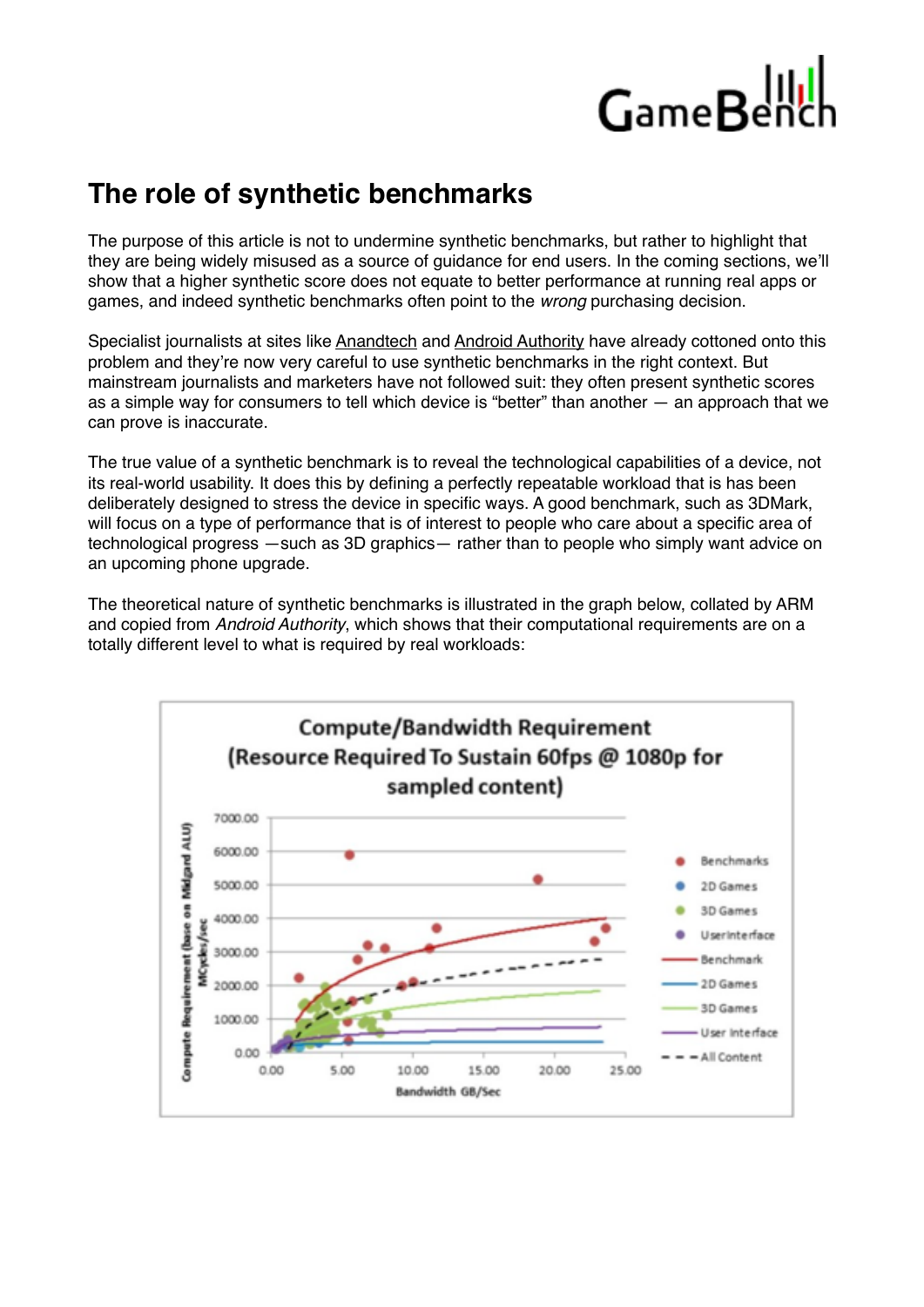#### **Example 1: HTC across the generations**

If you look at scores from AnTuTu and GFX Bench (two of the more popular synthetic benchmarks) for the last three generations of HTC's "One" smartphone, you get the impression of big, linear leaps in performance. This is not necessarily surprising when you recall that HTC has been shown to "optimise" its devices specifically to show exaggerated benchmark scores (and therefore, presumably, a greater incentive to upgrade):



By contrast, GameBench records frame rate and frame rate stability over the course of a 15-minute playing session with a real game. These measurements cannot be manipulated or optimised except in a way that benefits real gamers. If you take GameBench's frame rate scores for HTC devices playing Asphalt 8 (a very popular racing game), then the picture is much less neat and tidy. GameBench shows performance hardly changed from the M7 to the M8, giving consumers less of a reason to upgrade until the M9 came along:

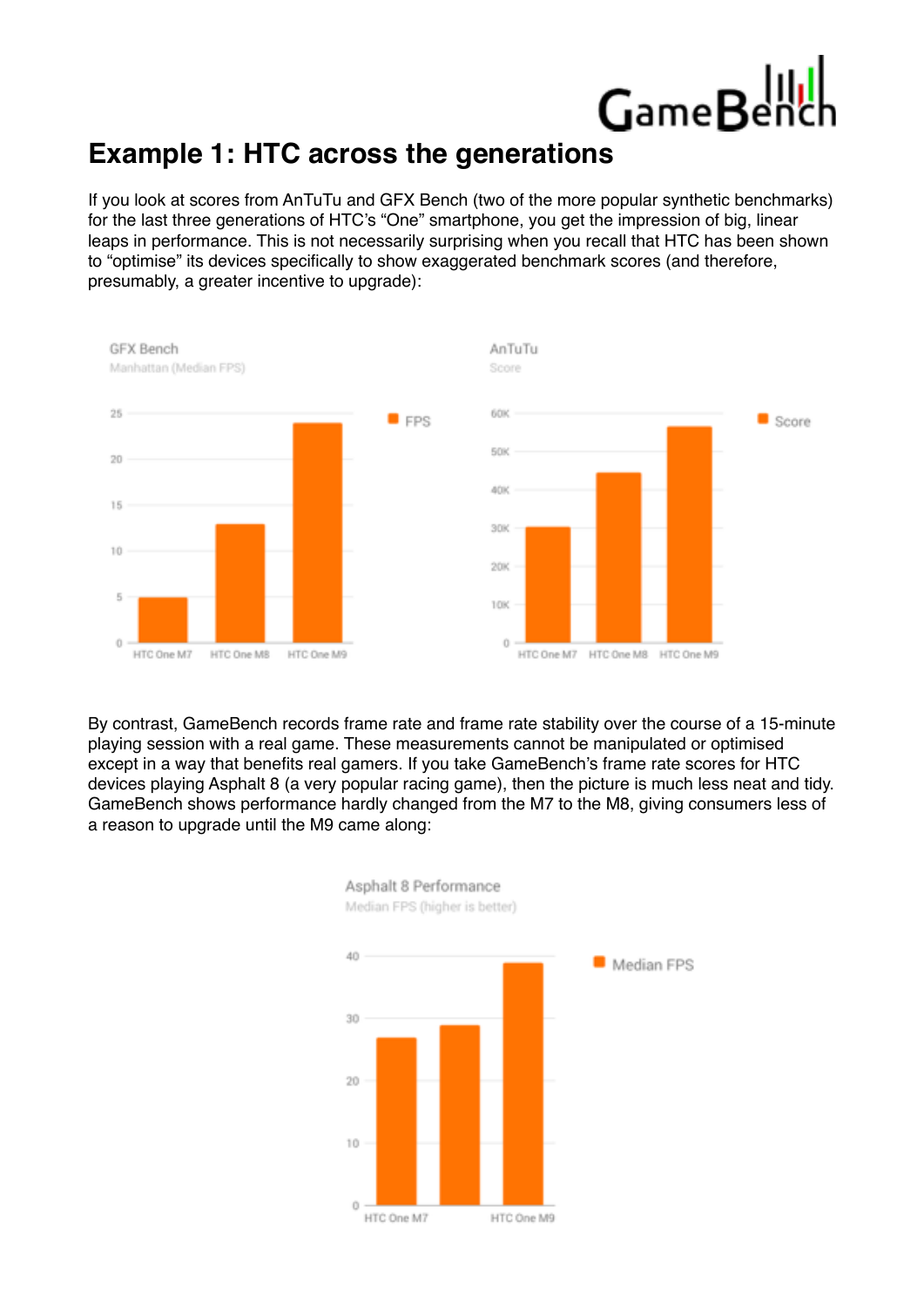

Then again, one of the advantages of GameBench is that it also measures real-world battery usage. This shows that someone upgrading from the M7 to the M8 would have enjoyed some benefit after all, in the form of better power efficiency. They'd have then lost this benefit if they upgraded to the M9, whose battery life took a step backwards:



What's especially interesting about GameBench's results it that they're a much better predictor of what reviewers actually say about these phones, based on their own *ad hoc* measurements or subjective impressions. They said that the M8 brought better battery life compared to the M7:

> *The brand is claiming that it's managed to pull 40% longer battery life with the One M8 compared with last year's model, and that claim seems to hold water. — TechRadar*

They also said the M9 brought better performance compared to the M8:

*We tested the HTC One M9 with some of the most demanding games on Google Play… we didn't experience a single frame drop, unlike the One M8 where we have had a few. — Trusted Reviews*

And they agreed that the M9 had disappointing battery life:

*"In real-world use, we found the M9 was equally disappointing. With even moderate use, we found we regularly needed to recharge before the end of the day… In contrast, the HTC One M8 regularly lasted us into a second day of use." — PCPro*

> **"GameBench results are a much better predictor of what reviewers actually say about these phones."**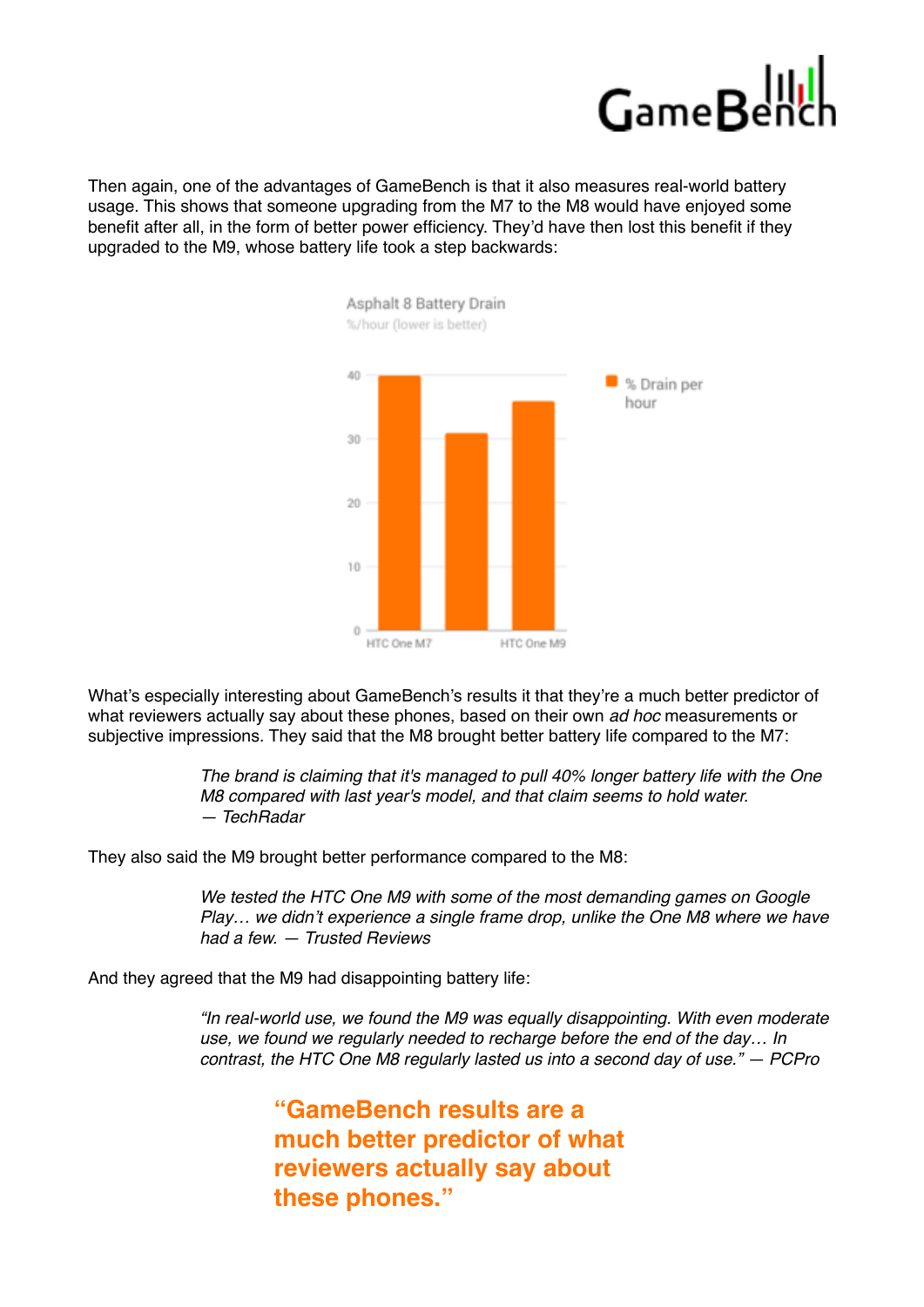#### **Example 2: Ranking the best GPUs**

Next, we'll look at an even more extreme example of a disparity between synthetic and real-world benchmarking. Specifically, we'll see that the Google Nexus 5 is a device with higher theoretical capability than its peers, but worse real-world performance.

The Nexus 5 is powered by a Qualcomm Adreno graphics processor, and synthetic benchmarks have heavily favoured devices containing this GPU, at the expense of some Mali GPUs from ARM and PowerVR GPUs from Imagination Technologies:



By contrast, real-world gaming across a basket of popular games from the Google Play store\* shows that the devices are far more evenly matched, and the Nexus 5 actually lags slightly behind the supposedly less capable PowerVR-based Galaxy S4:

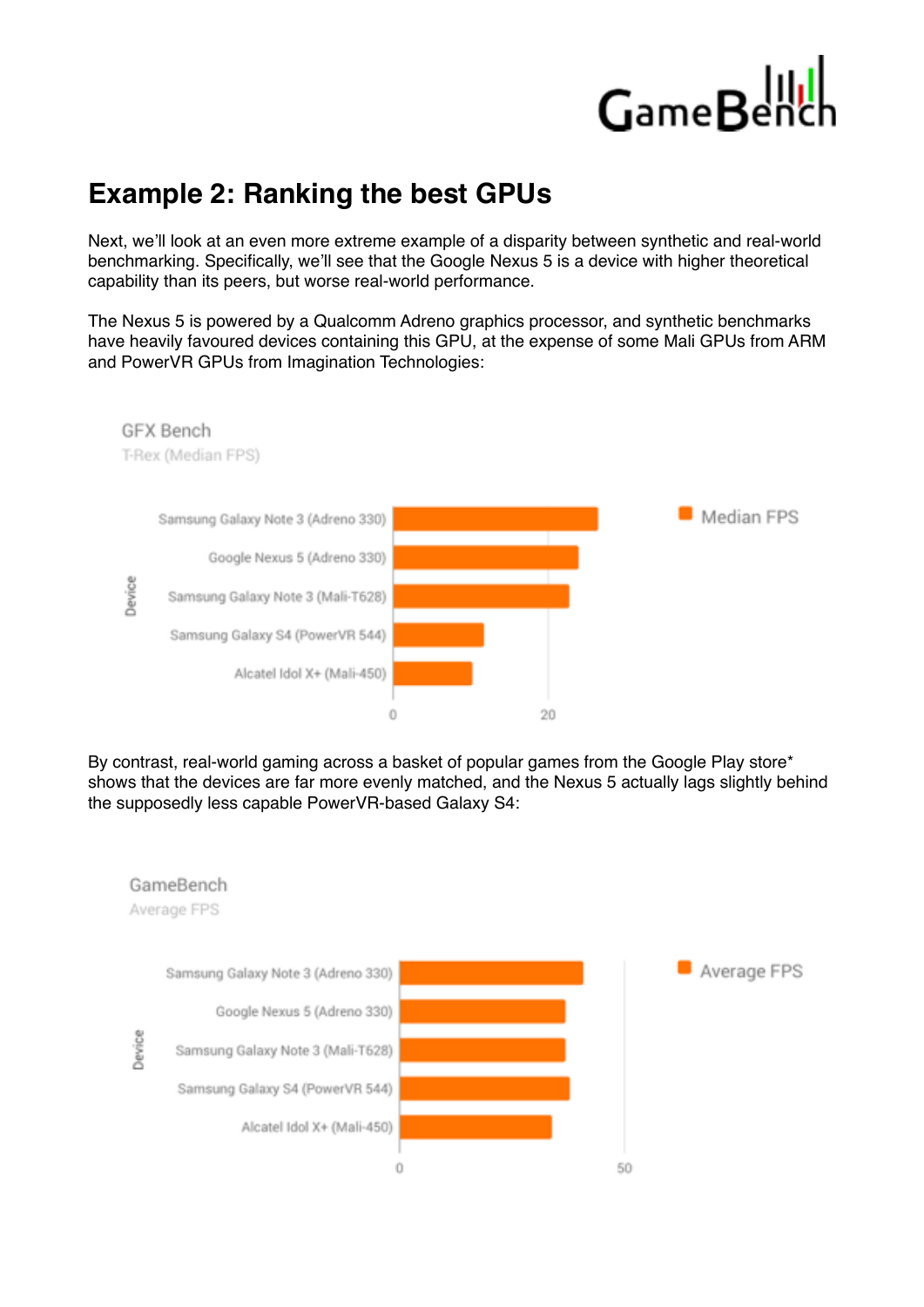Lastly, if we take power consumption into account, then the Nexus 5 suffers even more. The Mali and PowerVR GPUs in this generation of devices tended to sit alongside octa-core CPUs, including those based on ARM's big.LITTLE design. These octa-core devices actually had a significant advantage over the quad-core Qualcomm CPUs in terms of power consumption:



Overall, Qualcomm's GPU advantage isn't as big as synthetic benchmarks make out and it appears to be undermined by worse power efficiency of the SoC as a whole. This begs the question: What's the point of a device that offers greater theoretical capabilities, but which performs no better at real-world tasks and drains more energy in the process?

> **"What's the point of a device that has greater theoretical capabilities, but which performs no better at real tasks and drains more energy in the process?"**

(\*Note, there were 15 games in this test basket: Asphalt 7, Asphalt 8, CSR Racing, NFS: Most Wanted, Riptide GP2, Temple Run 2, Minion Rush, Bladeslinger, Bombshells, Shardlands, Dead Trigger 1, Dead Trigger 2, Fifa 14, Deerhunter 2014, Plants vs Zombies.)